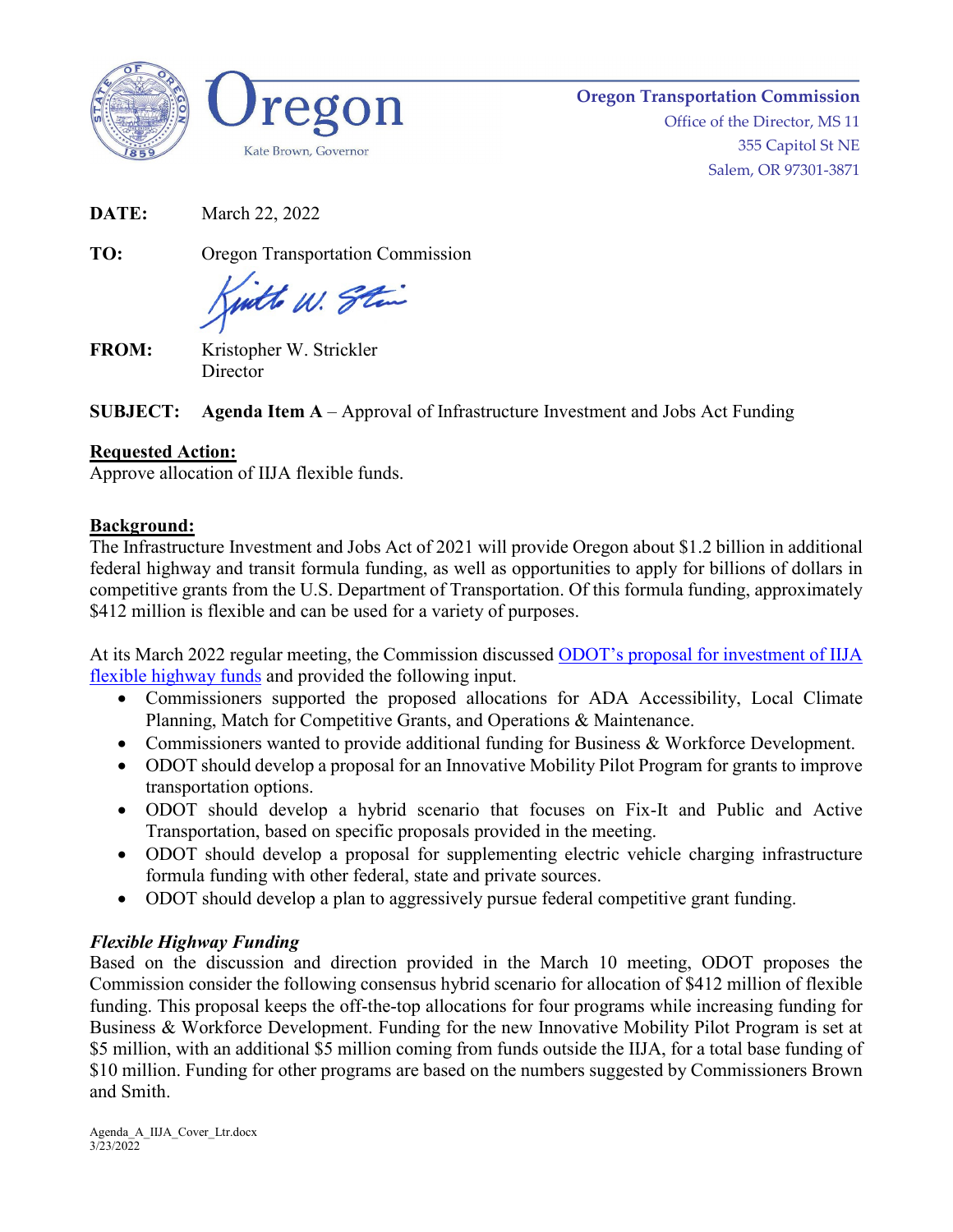Oregon Transportation Commission March 30, 2022 Page 2

| <b>Program Area</b>                 | <b>Funding</b><br>(Millions) |
|-------------------------------------|------------------------------|
| Enhance Highway                     | \$50                         |
| Fix-It                              | \$75                         |
| <b>Great Streets</b>                | \$50                         |
| <b>Safe Routes to School</b>        | \$30                         |
| <b>Innovative Mobility Pilot</b>    | \$5                          |
| Local Climate Planning              | \$15                         |
| Maintenance & Operations            | \$40                         |
| <b>ADA</b>                          | \$100                        |
| <b>Match for Competitive Grants</b> | \$40                         |
| Business & Workforce                |                              |
| Development                         | \$7                          |
| <b>Total</b>                        | \$412                        |

At this funding level for Enhance Highway, ODOT would focus on projects that need additional funding to complete the totality of a project, including US 97 Bend North Corridor and the I-5 Aurora-Donald interchange.

#### *Innovative Mobility Pilot Program*

Based on direction from Commissioner Simpson, ODOT proposes using \$5 million in IIJA flexible highway funding and \$5 million from the Transportation Operating Fund for an Innovative Mobility Pilot Program (IMPP). The IMPP will provide grants to community-based organizations and government agencies for innovative public and active transportation programs and projects that enhance sustainable and equitable mobility.

Dedicating both federal funds and state funds will allow ODOT to assign the appropriate fund types to recipients. For example, many governmental entities are familiar with the strings that come with federal funds, while community-based organizations might struggle to meet all federal requirements but could more effectively use state dollars.

## *Bridge Funding*

ODOT has long shared federal funding with cities and counties by providing a set percentage of federal highway program funds to the Local Bridge Program. With the IIJA's infusion of \$268.2 million in special one-time bridge funding, ODOT has worked with the League of Oregon Cities and the Association of Oregon Counties to develop a proposal to fairly split these funds between ODOT and local governments based on need.

ODOT developed a proposal for a needs-based allocation of funding that uses a traditional measure of need (total deck area of bridges in poor condition) as a base and then adjusts that to account for a number of factors, including:

Agenda\_A\_IIJA\_Cover\_Ltr.docx 3/23/2022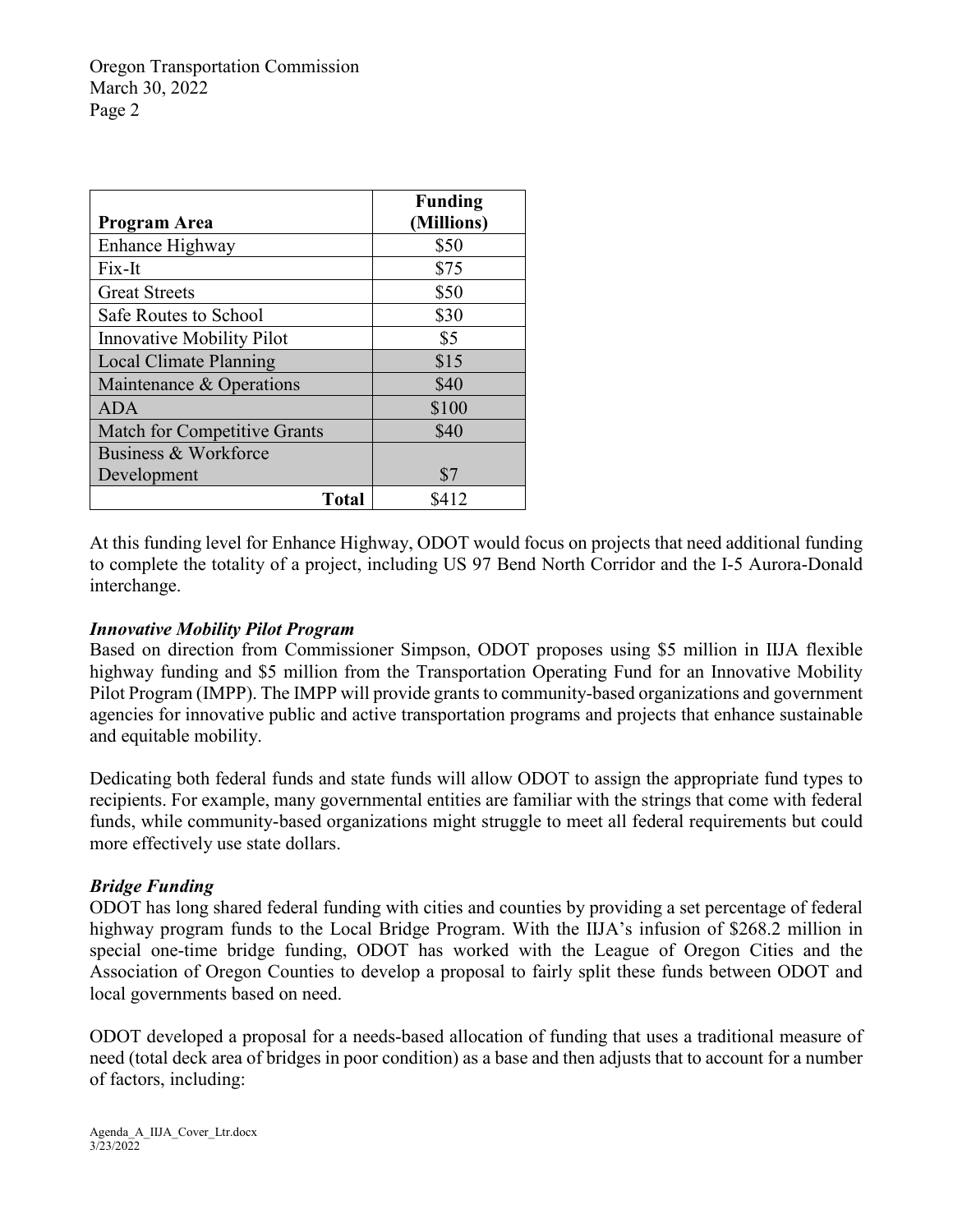Oregon Transportation Commission March 30, 2022 Page 3

- the higher traffic volume of bridges on the state highway system;
- the higher cost of rehabilitating and replacing large bridges, which are primarily owned by ODOT;
- the priority placed in federal law on bridges on the National Highway System; and
- the need to follow an asset management strategy that prevents bridges in fair condition from falling into poor condition rather than just fixing poor bridges.

Under this proposed allocation, the Local Bridge Program will receive a total of \$110.7 million in additional funding over the course of the IIJA (federal FY 2022-2026). This consists of approximately \$34.7 million in base federal funding and \$76 million in IIJA Special Bridge funding. The Local Bridge Program is currently funded at \$133,624,660 over this period, so this represents an increase of 82.9%. Local governments will receive 36.5% of total IIJA bridge funding of \$302.9 million. This will allow local governments to make significant improvements to local bridges.

|                         | Local |             | <b>ODOT</b> |               |
|-------------------------|-------|-------------|-------------|---------------|
| Pre-IIJA                | \$    | 133,624,660 |             | 569, 204, 585 |
| <b>Additional IIJA</b>  | \$    | 110,710,273 |             | 192,198,017   |
| <b>Total</b>            | \$    | 244,334,933 | \$          | 761,402,602   |
| Increase                |       | 82.9%       |             | 33.8%         |
| Percent of IIJA Bridge* |       | 36.5%       |             | 63.5%         |

## **Bridge Funding 2022-2026**

\*Includes IIJA Special Bridge and Local Bridge share of base IIJA funding.

ODOT will receive \$192.2 million in additional IIJA Special Bridge funding over the 2022-2026 period. This will supplement the existing State Bridge Program, which currently receives no federal funding and is funded exclusively through ODOT's portion of HB 2017 State Highway Fund revenue. This will increase State Bridge Program funding by 33.8%. The additional investment will allow ODOT to replace a few more bridges and make important investments to preserve existing bridges. ODOT is considering the following investments:

- I-405 Freemont Bridge West Ramp Painting
- Columbia Slough Bridge Replacement (Portland)
- Center Street Bridge (Salem) Seismic Retrofit
- US97 South Central Oregon Bridge Overlays

To allow for an opportunity for public input on this proposed bridge funding allocation, ODOT will return in May for Commission action on directing the IIJA Special Bridge funding.

## *Electric Vehicle Charging Funding*

The OTC directed ODOT to develop a plan to supplement the \$52 million in EV charging formula grant funding with money from other federal, state and private sources.